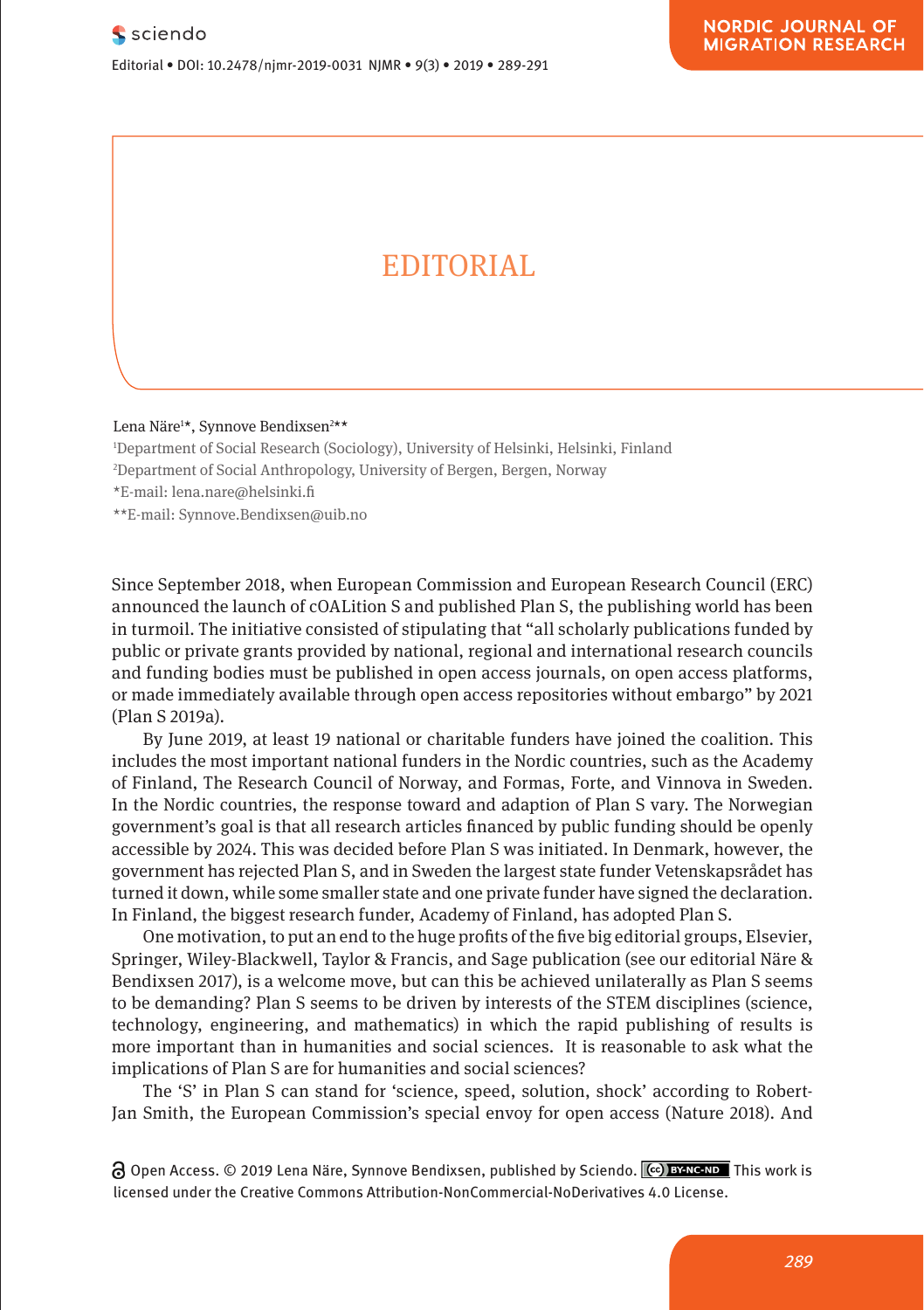the first reactions to Plan S were indeed shocking. The first draft of the plan, which did not allow publishing in hybrid journals, would have barred researchers from publishing in 85% of journals, as only 15% of journals work immediately as open access (Jubb *et al*. 2017). After critique and revision, the wording was reformulated so that authors may continue publishing in subscription journals as long as they make a version of the publication available in a repository, but "cOALition S funders will not financially support 'hybrid' open access publication fees in subscription venues" (Plans S 2019b). A "hybrid" journal operates on a subscription basis but offers an open access option for any article by paying an article processing charge. This would mean that a researcher who is receiving funding from one of the signatories of Plan S could not freely publish in a "hybrid" open access journal in the future.

The requirements for OA publishing by major funding bodies bring along challenges, in particularly for early career researchers in the humanities and social sciences. In several of these disciplines, to publish in specific journals is considered essential to later have the possibility to achieve a permanent academic position. Many of the journals viewed as essential in certain disciplines are, so far, not open access but hybrid journals. The discrepancy, between the political and funding requests concerning where and how to publish as provided by Plan S on the one hand, and what gives prestige in scholarly publishing in the academic community, on the other, makes career planning acutely difficult for young scholars in precarious positions.

While Plan S partly seeks to end subscription publishing and deals with the publishing companies' high subscription fees of academic knowledge offered to them for free by researchers desiring to publish in recognized journals, it simultaneously limits strongly the academic freedom of where to publish. Furthermore, the option of making the author pay for the OA article raises questions concerning who will be able to get the necessary funding, not only in terms of North-South differences but will also increase the differences between permanent staff with external funding and precarious post doctors and temporary researchers. *Nordic Journal of Migration Research* has been a forerunner in open access publishing and remains one of the few quality publishing platforms that is free for readers and authors as well. We are dependent on the funding we receive from the Joint Committee for Nordic research councils in the Humanities and Social Sciences (NOS-HS), the Federation of Finnish Learned Societies and NMR member organizations. We are truly grateful for our funders. All the funding goes to paying the publication and our Managing Editor's meager pay. The editors-in-chief, the editors, and our reviewers all work for free. To divide the work task more equally, we have expanded our editorial team to include Justyna Bell from Oslo Metropolitan University as a new Assistant Editor and Sayaka Osanami Törngren from the University of Malmö and Amanda Cellini from the University of Oslo as new book review editors. We are also grateful that Synnøve Bendixsen has decided to continue as an editorin-chief.

Like all peer-reviewed journals, we are extremely grateful for all the external reviewers who have read carefully article manuscripts and provided valuable comments to our authors. In the past 18 months, the following people have reviewed for us: